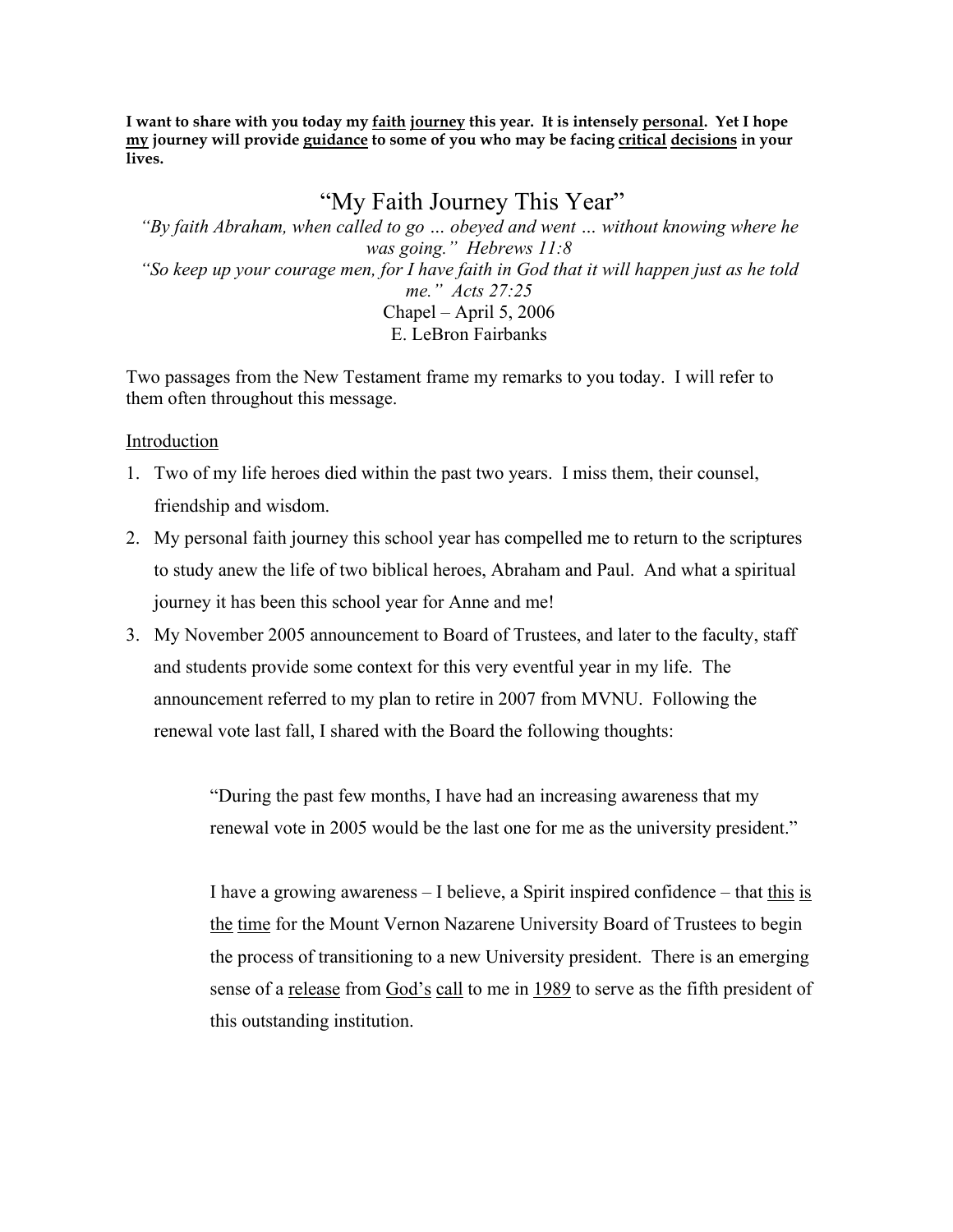I continued to share reflective thoughts with the Board:

"From1978 to 1989, I was involved in theological education in Europe and Asia. I believe I had a small part in shaping emerging Christian leaders at the European Nazarene College and the Asia Pacific Nazarene Theological Seminary. Today, as I look at the denominational leadership in Europe and throughout Asia and the South Pacific, I feel as though, in a small way, I helped train a generation of Christian leaders who are now serving in key leadership roles in the Church of the Nazarene and other holiness denominations."

And, then I concluded my statement to the Board with these words:

"If I had the opportunity, I would like to give the remaining time I have in active ministry to reaching and teaching another generation of emerging Christian Leaders to serve the Church of the Nazarene throughout the world. However, I have faith in the God of Abraham, Isaac and Jacob. He will lead me as He wills. And God is enough!"

4. Throughout this year, especially leading up to the Board meeting last fall, I read and reread Hebrews 11 – the chapter on "Heroes" of Christian <u>faith</u>. I could not get away from these words in Hebrews 11:8: "By faith Abraham, when called to go … obeyed and went . . . without knowing where he was going." Nor could I stray far from Paul's words in Acts 27:25; "So keep up your courage men, <u>for I have faith in God</u> that it will happen just as he told me."

Let me share with you why these verses have been so important to me this year.

I. The words COMFORT me.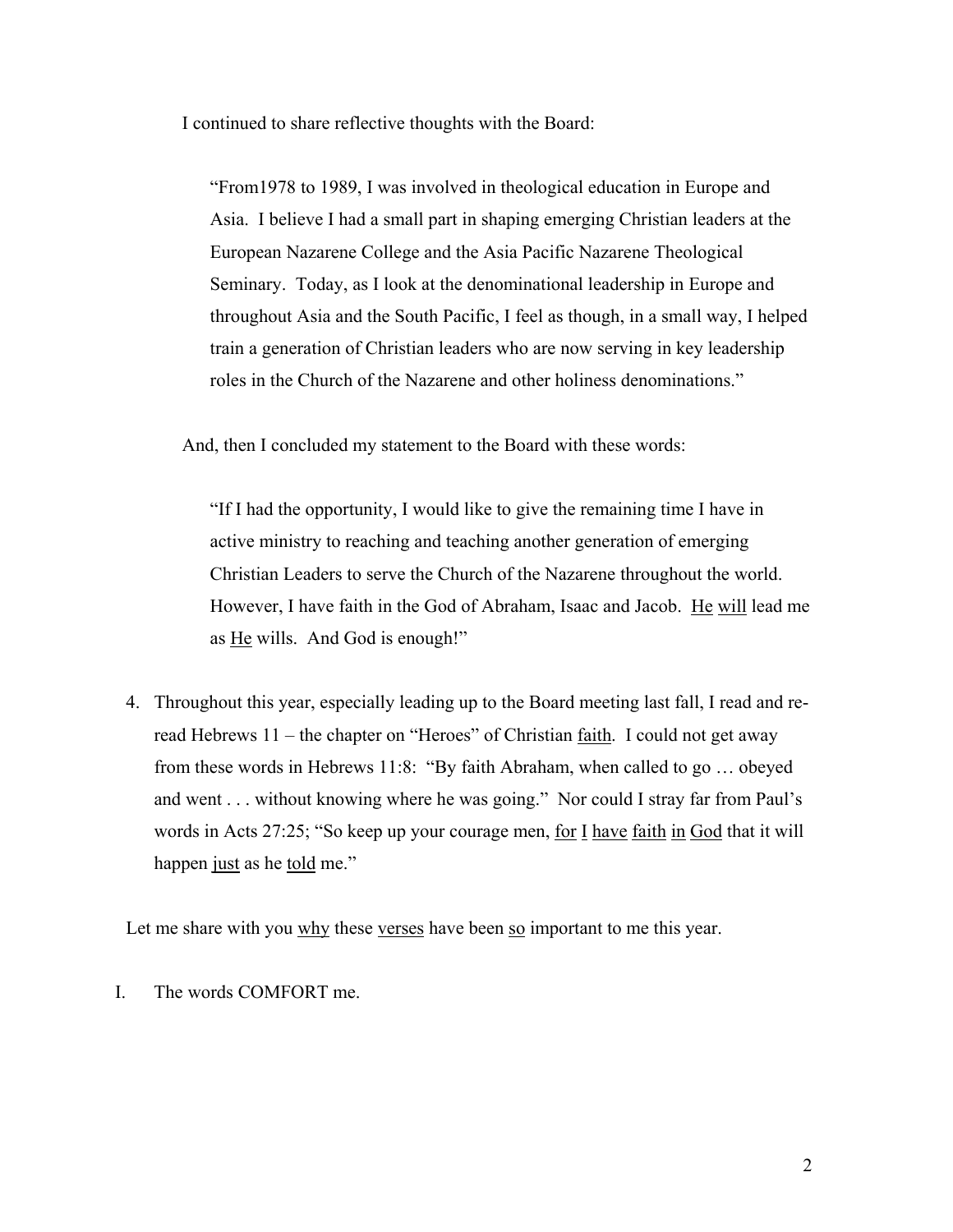Each phrase in Hebrews 11:8 has captivated me this year. The first phrase is:

- A. BY FAITH ABRAHAM ... We can review the life of Abraham in Genesis, chapters 11-25.
	- 1. Several verses jumped out at me this year as I have read and re-read the story of Abraham:
		- Genesis 12:1 "The Lord had said to Abraham, leave your country, your people and your fathers household and go to the land I will show you."
		- Genesis 12:4 "so Abraham left, as the Lord had told him.
		- Genesis 13:18 "so Abraham moved his tents and went to live near the great trees of Mamre at Hebron, where he built an altar to the Lord."
		- Genesis 15:1-2 "After this, the word of the Lord came to Abraham in a vision: 'Do not be afraid, Abraham, I am your shield, your very great reward."
		- Genesis 15:4 "Then the word of the Lord came to him..."
		- Genesis 15:6 Abraham believed the Lord, and He credited it to him as righteousness."
		- Genesis 22:8 "Abraham answered, God himself will provide ..."
		- Genesis 22:14 "So Abraham called that place, The Lord will provide." And to this day it is said, "On the mountain of the Lord it will be provided."
	- 2. What is faith?

Hebrews 11: 1,6 states: "Now faith is being sure of what we hope for and certain of what we do not see."<sup>1</sup> "And without faith it is impossible to please God because anyone who comes to him must believe that he exists and that he rewards those who earnestly seek him."<sup>6</sup>

- Translated to my situation means "By faith, LeBron, trust and believe me."
- Trust and believe that the God of Abraham, Isaac, Jacob and the Father of our Lord Jesus Christ,
	- o redeems me,
	- o calls me, gives direction or vision to me,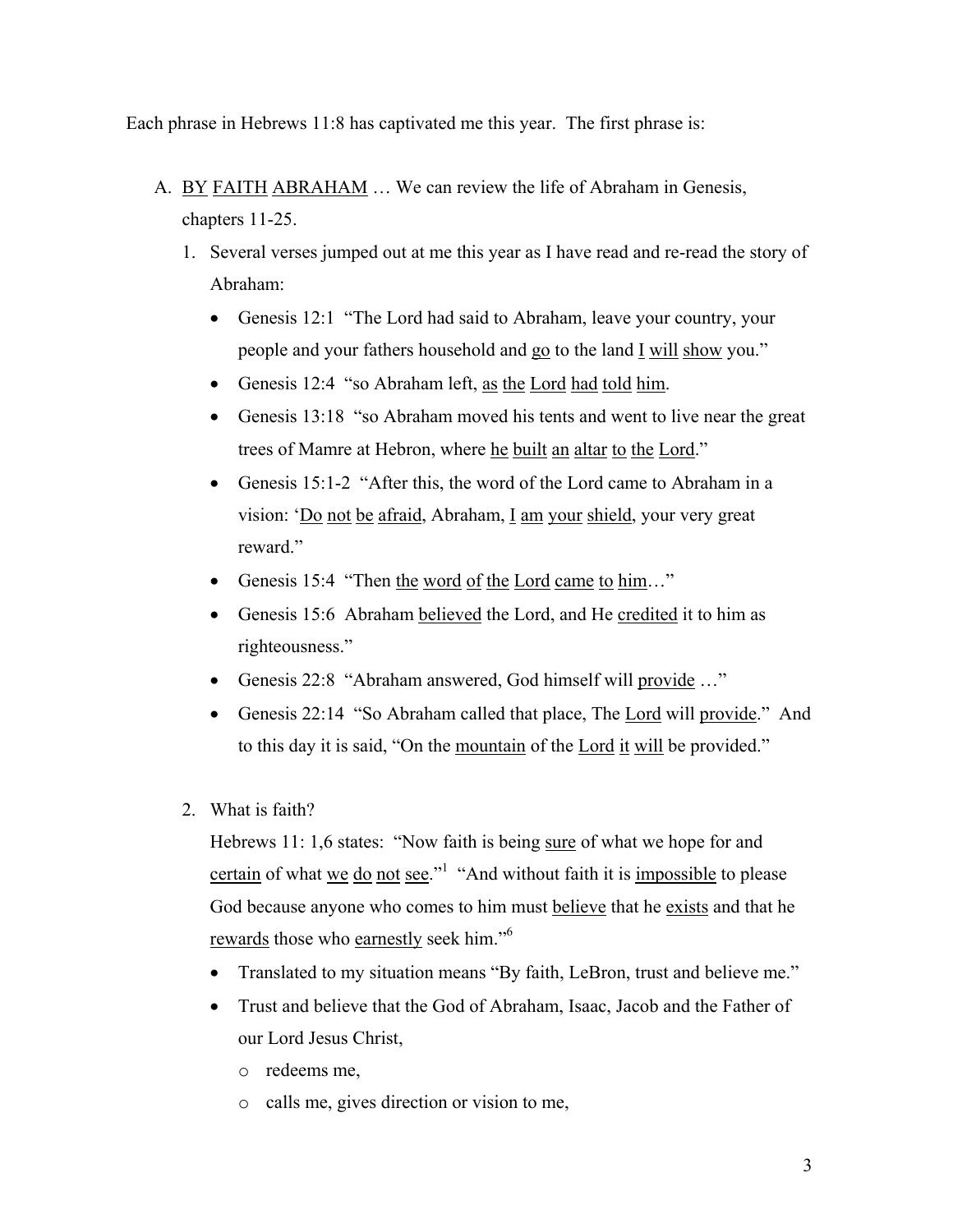- o sustains me, and
- o leads me, often, to places, situations, people, assignments without ever knowing the full implications of His word of direction to me!
- By faith, LeBron, trust and believe, that
	- o The promise of God is true: He who calls and speaks a word of direction will never leave me nor forsake me! What a promise!
- 3. Yet, throughout this year, I have prayed the prayer in Mark 9:24: "Lord, I believe; help me overcome my unbelief."
	- If you think my prayer is faulty, remember Abraham's life:
		- o Before he was called righteous, Abraham was frightened in Egypt. He instructed his wife to lie. He was wrong and he sinned.
		- o But he returned to the Lord. God forgave him. Abraham learned and grew in faith as a result of his experience.
- 4. Have you heard the song on WNZR, "Lord, I Believe in You."

Lord, I believe in You I'll always believe in You Though I can't see you with my eyes Deep in my heart Your presence I find Lord, I believe in You And I'll keep my trust in You Let the whole world say what they may No one can take this joy away Lord, I believe.

5. Last fall, after sixteen years of serving the Lord and this campus community, I believed deeply that, just as He called me to Mount Vernon, He was now releasing me from this assignment to move to a "place or assignment I do not know."

I believe He gave me this release and I trust Him to lead me to the next chapter just as he led me in the previous chapters of my journey of faith with Him. And this is why the second phrase of Hebrews 11:8 speaks convictionally to me.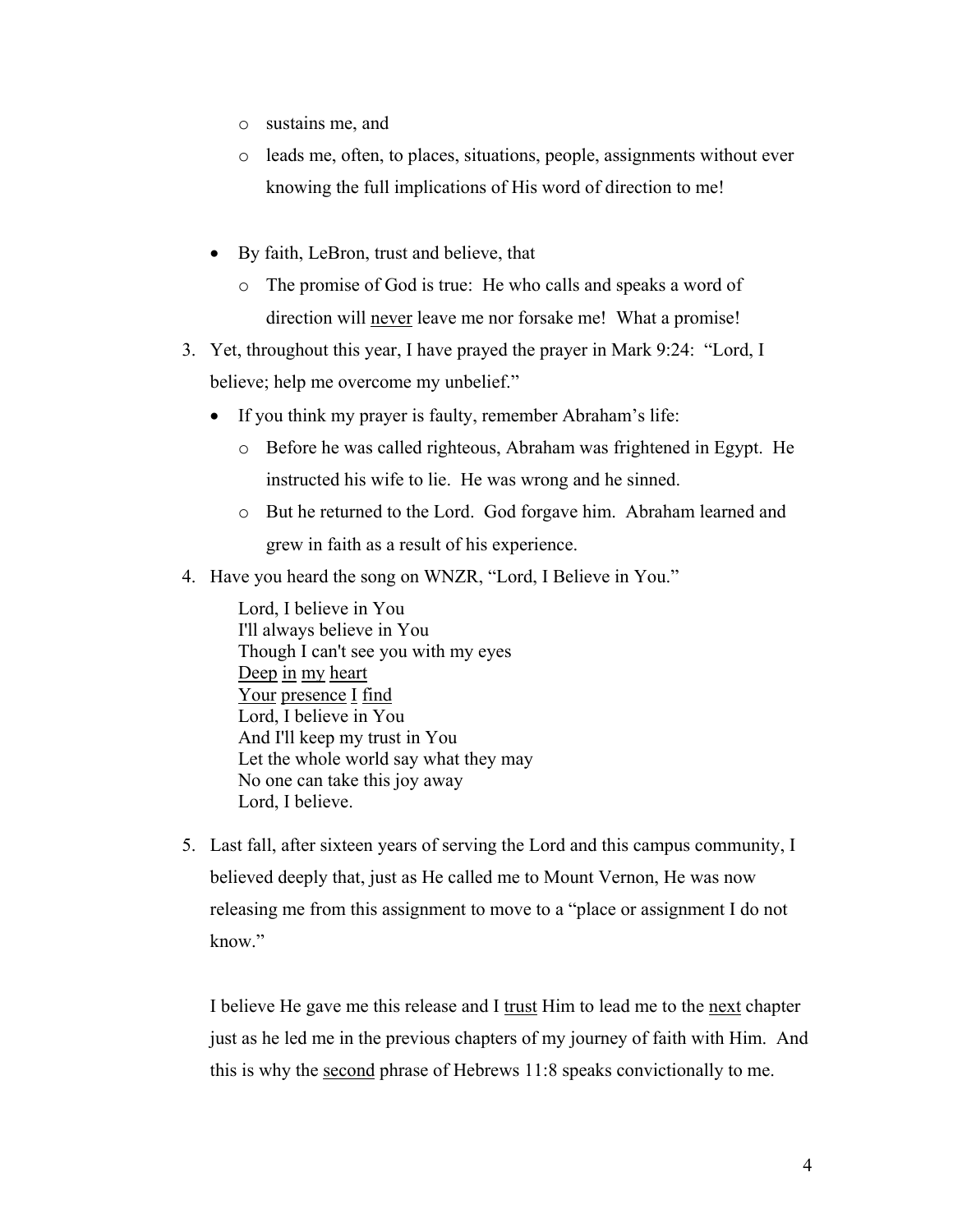- B. By Faith, Abraham . . . OBEYED AND WENT . . .
	- 1. In the musical "Abraham and Sarah A Journey of Love," this refrain is heard over and over again: "My soul magnifies the Lord and my spirit rejoices in God my Savior."
	- 2. I've tried to live my life as a joyful response to God's leading and guidance:
		- as the first person in my family to enroll in college;
		- as a graduate student in a response to God's prompting to be "the best" trained pastor I could be";
		- as administrator and faculty member at European Nazarene College even though moving to Europe meant we could not adopt the daughter for whom we had applied;
		- as president of the Asia Pacific Nazarene Theological Seminary in Manila, The Philippines, where the annual per capita income – annual – was approximately \$700.00 or \$2.00-3.00 a day in wages.
	- 3. And now … in my "old" age, I believe God is calling me again … to obey and follow Him."

Lord, I believe in You I'll always believe in You Though I can't see you with my eyes Deep in my heart Your presence I find Lord, I believe in You And I'll keep my trust in You Lord, I believe.

And, I will obey!

And the third phrase of the Hebrews 11:8 text is just as fascinating.

# C. By Faith, Abraham, obeyed and went... NOT KNOWING WHERE HE WAS GOING!

1. It does not take faith, trust or belief in the God of Abraham, Isaac and Jacob to obey if we know all the details of His call to us.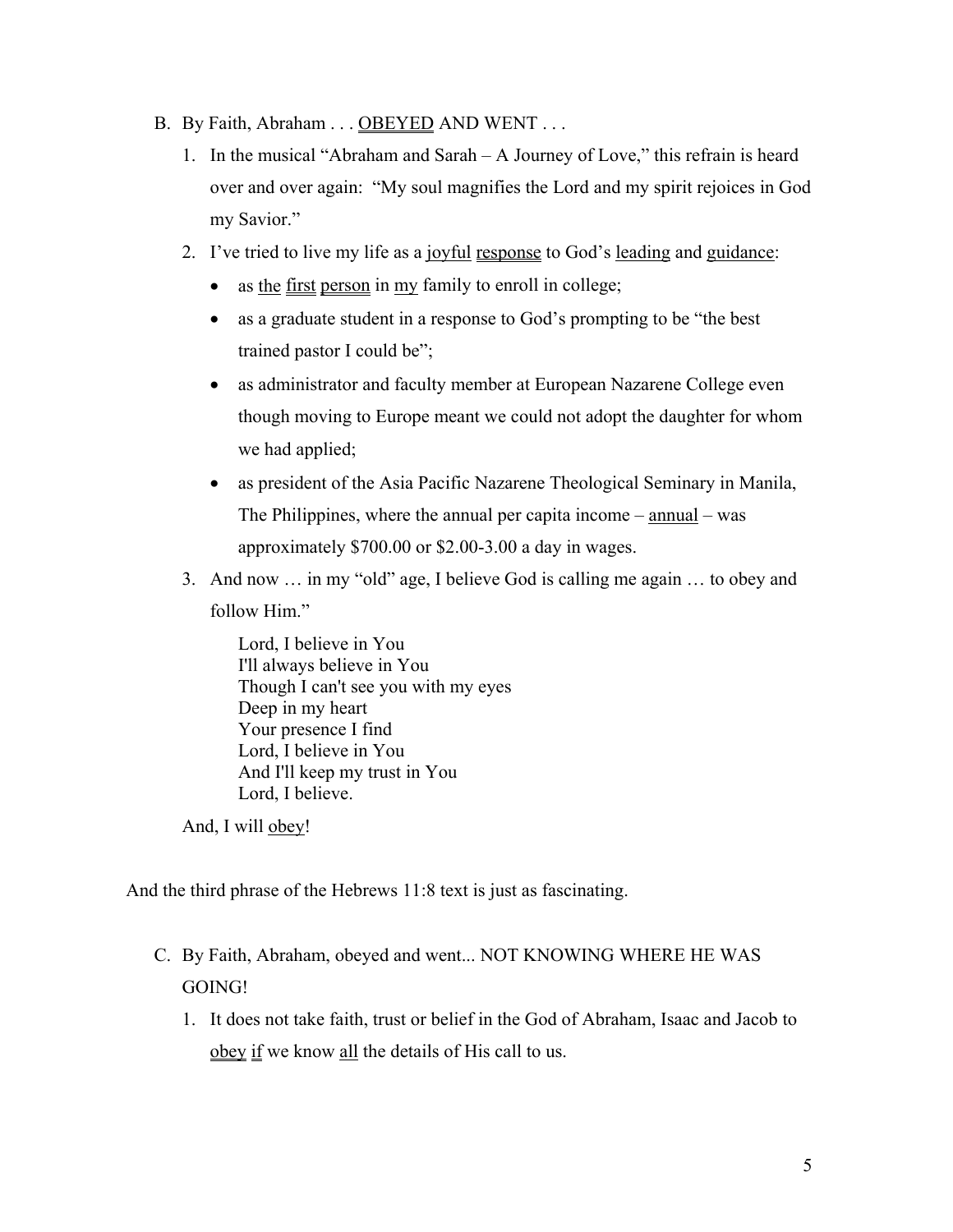- 2. But Abraham believed God had spoken a word of direction to him and he obeyed, without knowing the implications of his obedience.
	- I have tried to live my life in just this way. I have attempted to lead this university as a faith journey.
	- And, I believe it was this sense of call that came to me last fall that compelled me to obey...without knowing:
		- o Where I would be going,
		- o What I would be doing,
		- o Why I would be led in such a direction.
- D. And again I remember the words to the song previously quoted.

Lord, I believe in You I'll always believe in You Though I can't see you with my eyes Deep in my heart Your presence I find Lord, I believe in You And I'll keep my trust in You Lord, I believe!

The words of Hebrews 11:8 comfort me!

II. Secondly, the words CONFRONT me.

Question: How do we know that this style of living and leading is truly from God? Asked another way:

How do we know that God is speaking a word of direction to us (and this word is not a word from satan or a word from our inner selves?)

A. Over the years, I have tried to apply three tests to discerning the vision or direction of God I sense for my future.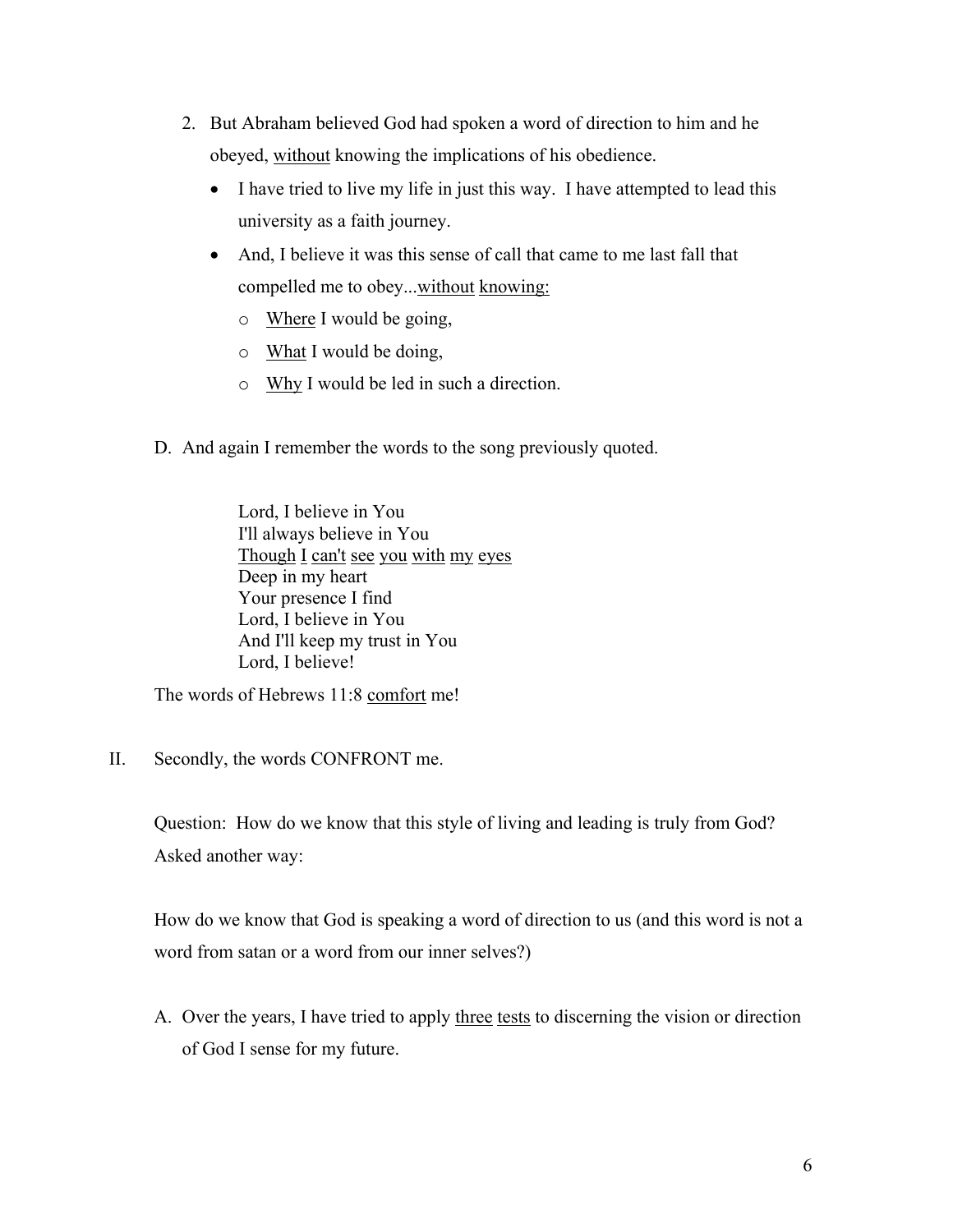#### **1. Test One: The test of integrity**

- I read recently this quote from David Cottrell: "Integrity is never being ashamed of your reflection."
- We must continually ask the question: Is this "spoken word" I feel or hear consistent with God's written word?
- It may be God's spoken word to us if it does not contradict God's written word.

• The issue is this: I do not try to manipulate or abuse the word of God to me, spoken or written, for my benefit.

The test of integrity

#### **2. Test Two: The test of motive**

- Will this "word of the Lord to me" glorify God or elevate me? Or who is elevated as a result of my "obedience" to God? God Himself or myself.
- The issue is why I do what I do: to glorify God or to elevate self?
	- o *Example:* Mark 10:38. James and John asked Jesus if one of them could sit on one side of him and the other on the opposite side of him in glory. To this request Jesus replied, "You don't know what you are asking."
	- o *Example:* If the person who says: "I think God is telling me to be a bank president, district superintendent, the owner of my own company or the pastor of a mega church.
- The critical question is why do I believe God is speaking a word of direction to me.
	- o Am I trying to use God for my purposes?
- I have learned over the years to give God time.

"In His time, in His time, He makes all things beautiful in His time. Lord, please show me everyday as you are teaching me Your way, that You do just what You say, in Your time."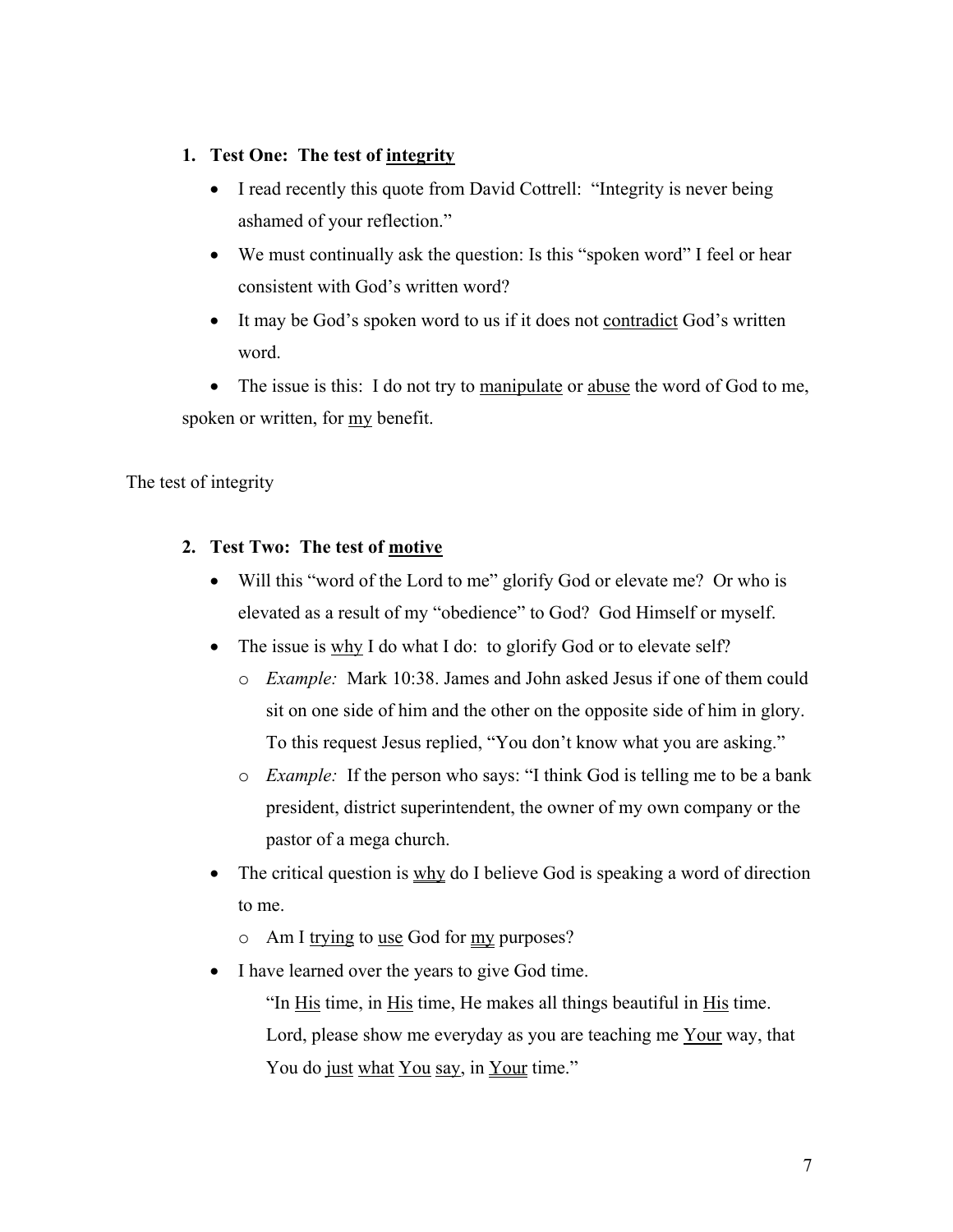The test of integrity. The test of motive.

### 3. **Test Three: The test of honesty**

- Am I playing games with God?
- Do I really believe deep within me that this is God speaking to me and not me projecting my thoughts to God?
	- o Or, is there a "hidden agenda" or 'secret desire" and I want to convince others that God gave me this vision or direction when in reality it is from me!

The tests of integrity, motive and honesty have helped me over the years and has guided me through the process this year of discerning the "vision" or word of direction for me at this point in my life of obedience.

The words of Hebrews 11:8 comfort me, confront me, and,

III. The words also CHALLENGE me.

I told you earlier that Abraham and Paul were two biblical heroes of mine. Abraham and Paul help me understand that when God speaks a word of direction to us:

- A. Delays may occur.
	- 1. Abraham wandered to Egypt before God's vision for him was finally realized.
	- 2. Abraham traveled with Lot, his nephew, and finally separated from him.
	- 3. God told Paul he would go to Rome to preach. Read this account in Acts 23:11.
	- 4. He did not tell Paul when, how or how long it would take before this vision is fulfilled in chapter 28!
	- 5. In fact, over two years passed before God's vision to Paul was realized.

When God speaks delays may occur, and

B. Suffering and hardship may also result.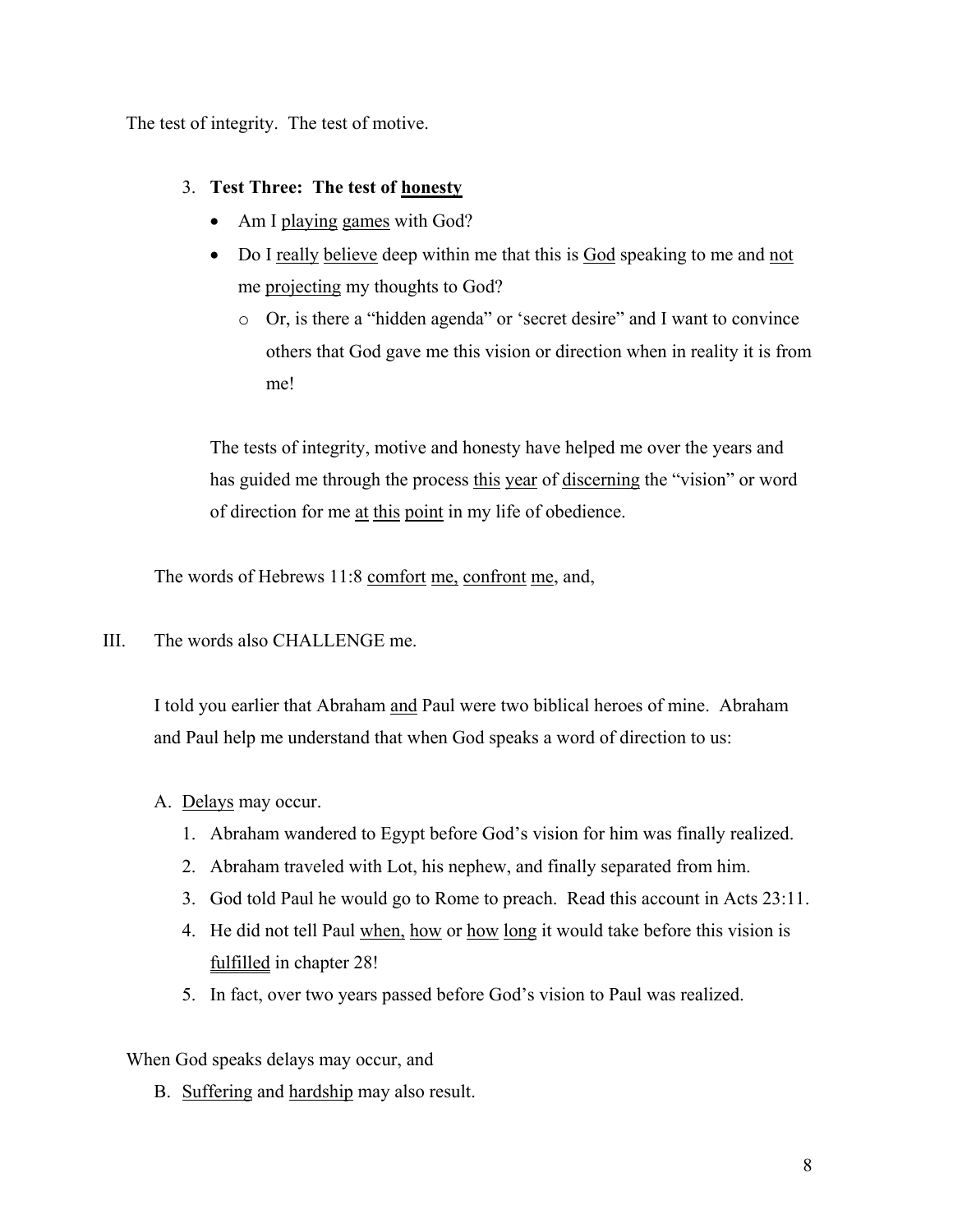- 1. For Abraham there was pain in Egypt when, because of fear, he lied, to Pharaoh.
- 2. For Abraham there was discouragement over Lot's dispute with him.
- 3. I believe Abraham suffered with the long delay and the near despair because Sarah and he had no children and they were getting old.
- 4. For Paul, there was a plot to kill him.
- 5. He was manipulated and insulted.
- 6. He received threats of death.
- 7. He encountered a typhoon and shipwreck on his way to Rome (in fulfillment of God's vision to him)!
- C. But if we believe God has spoken a word of direction to us, then, by faith we must "push ahead, we don't look back!"
	- 1. In the midst of delays and sufferings, Abraham believed God and his faith made him righteous before God.
	- 2. Paul didn't second guess his decision.
	- 3. He didn't harbor the "why me" questions and "what if"...when the delays came and sufferings occurred.
	- 4. And I remember my first night in Manila. I kept asking myself, "did I make a mistake?" God was gentle in His response to me.
- D. For Abraham and Paul, God had spoken; they believed Him, regardless of the uncertainty.
	- 1. Abraham was "tested" when God told him to sacrifice Isaac, his son, "on a mountain I will tell you about." (Genesis 22:2)
	- 2. Paul affirms in Acts 27:25, in the midst of a typhoon, and shipwreck, "So keep up your courage men for I have faith in God that it will happen just as He told me!
	- 3. For Abraham, Paul, you and me, the message is clear: Give God time to work on his plan and purposes for you and me… as He graciously did for me in Manila.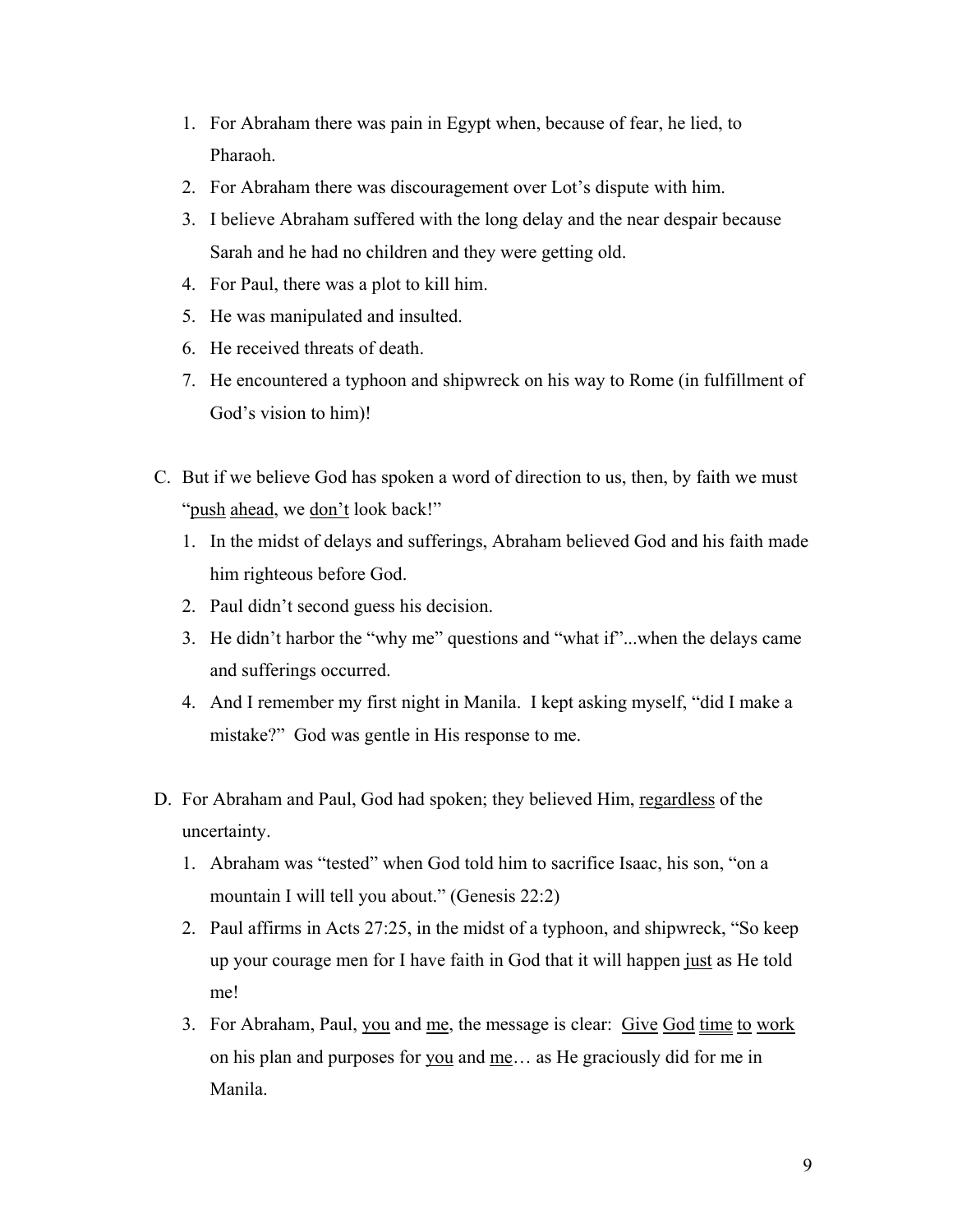4. "In His time, In His time, He makes all things beautiful, In His time, Lord, please show me everyday as You're teaching me Your way, that You do just what You say, In Your time!"

In Conclusion

- 1. I believe God has spoken a word to me regarding my tenure at MVNU.
	- My biblical heroes continue to provide counsel and insight to me as Anne and I journey through this spiritually rewarding process.
- 2. By  $f$ <u>aith</u> . . . we seek to <u>obey</u> . . . without knowing what our next phase of ministry will be. And we are aware that challenges may face us. Yet, we are confident that God has spoken. And He is enough!
- 3. Our testimony is reflected in another song we hear often on WNZR: "My Life Is In Your Hands." Listen to these words of this prayer at the conclusion to this message. May it also be your prayer.

Life can be so good Life can be so hard Never knowing what each day Will bring to where you are Sometimes I forget And sometimes I can't see That whatever comes my way You'll be with me.

My life is in your hands My heart is in your keeping I'm never without hope Not when my future is with you.

My life is in your hands And though I may not see clearly I will lift my voice and sing Cause your love does amazing things Lord, I know, my life is in your hands.

Nothing is for sure Nothing is for keeps All I know is that your love Will live eternally So I will find my way, And I will find my peace Knowing that you'll meet my every need.